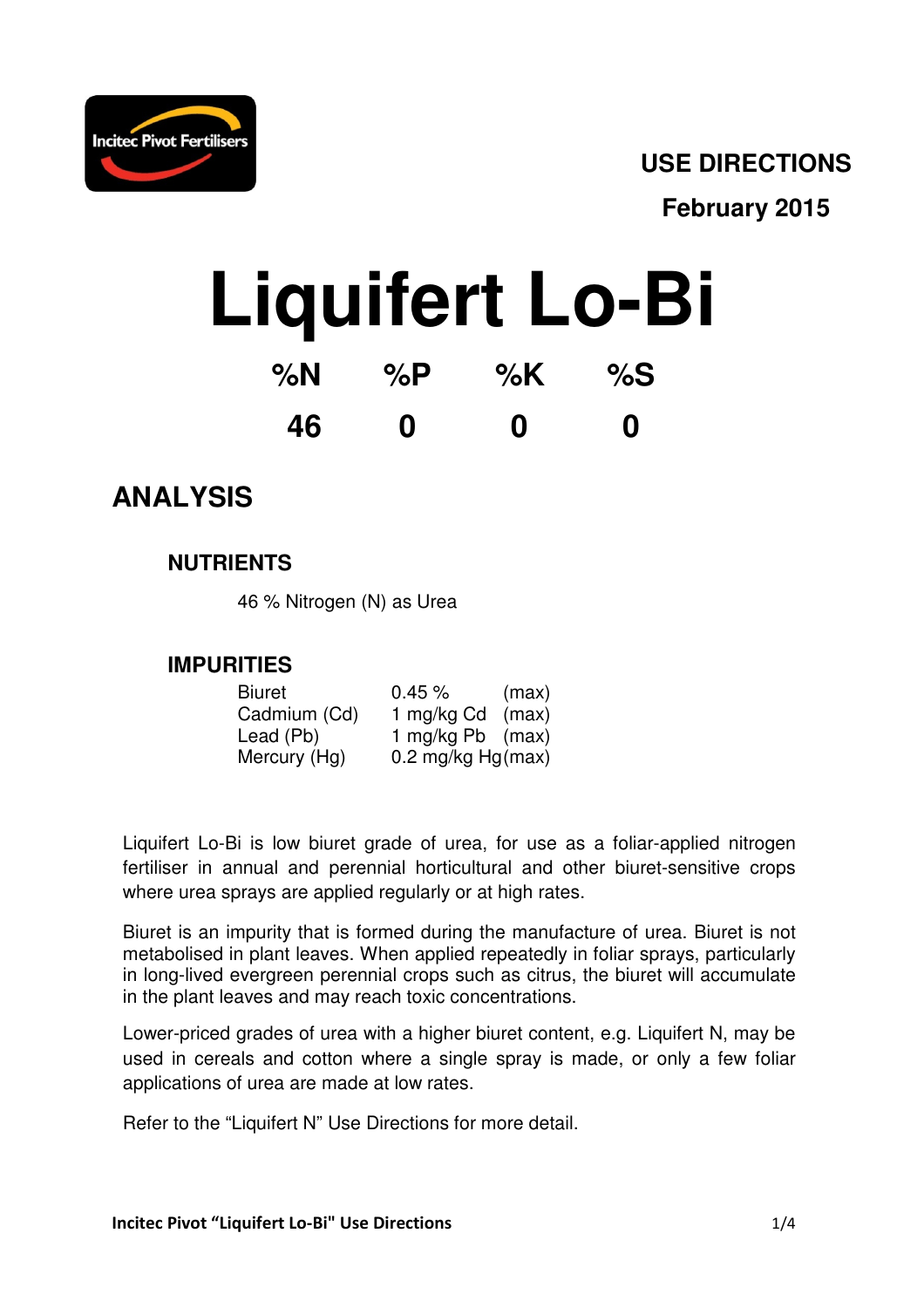## **USE DIRECTIONS**

Foliar sprays of urea can be used to supplement, but not replace soil applications of nitrogen fertiliser. There are limits to how much fertiliser can be foliar-applied without burning the foliage, which may happen if urea is applied at too high a rate, or too frequently.

In horticultural crops, Liquifert Lo-Bi is typically applied at rates up to 10 kg/ha per application, the dilution rate in water depending on the spray volume.

In vegetable crops, a spray volume of 1 000 L/ha, containing 1 kg/100 L (1% w/v) urea will apply 10 kg/ha urea. Higher spray volumes are used in tree crops.

The following table gives examples of Liquifert Lo-Bi concentrations commonly used in foliar sprays in horticultural crops. A wetting agent should be added to the spray mixture at label recommended rates.

#### **Typical Liquifert Lo-Bi Concentrations for Foliar Sprays in Horticultural Crops.**

| Crop            | Urea Concentration kg/100 L or % w/v |
|-----------------|--------------------------------------|
| Vegetables      | 1 በ                                  |
| Trees and vines | 0.5                                  |

**Citrus** is a crop in which a significant part of the crop's nitrogen requirement can be met through regular sprays of urea during the growing season, in which Liquifert Lo-Bi should be used.

In **pineapples**, urea concentrations of up to 5 kg/100 L (5 % w/v) are commonly used in high volume sprays, e.g. 4 - 5 000 L/ha. Much of the fertiliser solution fills the hearts of the plants, overflowing into the base leaves and onto the soil, from where it is taken up by the plant roots. As such, this is not representative of foliar sprays in other crops, where most of the spray solution is retained on the leaves. High volume sprays are a convenient and practical way of applying nitrogen and potassium fertilisers in pineapples beds after planting.

Specific district crop advice should be sought on spray programs for citrus and pineapple.

Foliar burn may occur at the concentrations shown in the above table, particularly in sensitive crops such as strawberry and French bean. Spray concentrations may need to be reduced. If burn occurs or past experience indicates it is likely, reduce the concentration, e.g. to half these rates. Higher rates may also be tolerated in some crops and circumstances.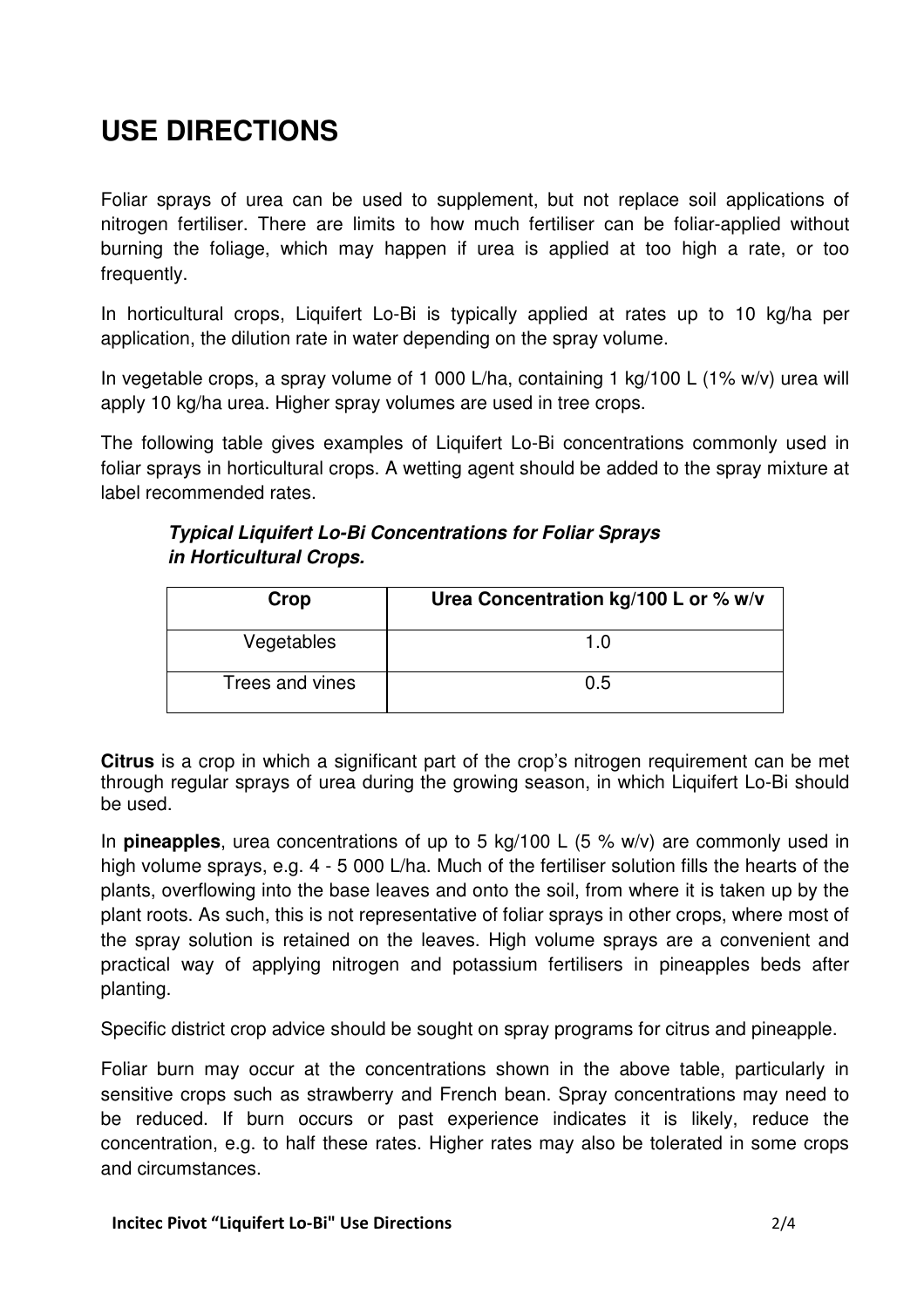Many factors affect the susceptibility of crops to foliar burn, including the type of crop being grown, its growth stage, prevailing weather conditions, the time of day that the fertiliser is applied, spray concentrations and volumes, frequency of application, water quality and application equipment. Because of the many variables involved, the maximum rate at which urea can be safely applied varies, and cannot be accurately predicted in advance. The expression of symptoms may vary from year to year, week to week, and farm to farm. Burn may occur under both lush and harsh growing conditions.

If applying Liquifert Lo-Bi for the first time, or applying it to a new crop, in combination with other fertilisers, or should application procedures and equipment change, test spray on a few plants or trees first, and observe for three to four days for signs of phytotoxicity, before spraying the rest of the crop.

The best time to spray is usually in the early morning. Sprays can also be applied in the late afternoon or evening, or under cloudy conditions, provided the temperature is low and humidity is high. Do not spray in the heat of the day, particularly in summer, when evaporative conditions are at their highest.

If Liquifert Lo-Bi is used in conjunction with other fertilisers in multi-nutrient foliar sprays, e.g. potassium nitrate, it may be necessary to reduce the amount of (concentration at which) the different fertilisers are applied, to ensure that the combined fertiliser rate is not excessive.

## **MIXING, COMPATIBILITY IN SOLUTION**

Urea is compatible in solution with most other fertilisers.

Fill the tank to near capacity, leaving space for the added fertiliser, which should then be added slowly while agitating. Do not pre-mix, as is the practice with many pesticides, e.g. wettable powders. The fertiliser will not dissolve completely if added to a small amount of water.

Urea solutions are alkaline, i.e. they have a high pH. The final pH of the spray solution will depend on the quality of the water, and what other ingredients are used. Many other fertilisers are acidic.

If necessary, the pH of the spray solution can be adjusted. The ideal pH for foliar sprays is 5.0 - 6.5. Solution grade MAP (monoammonium phosphate) fertiliser may be used as a buffering agent if the spray mixture is alkaline.

Fertiliser solutions should be prepared just prior to use, and not allowed to stand for an extended period of time. This will minimize any biological transformations to the urea while in solution. These are more likely to occur where muddy surface water is used. It also reduces the risk of sediment formation and settling in mixing and spray tanks, due to different fertilisers reacting with one another or salts in the water, e.g. where hard water is used.

In some crops where urea is applied at high concentrations, e.g. pineapples prior to flowering, the use of a bacteriacide is often recommended to prevent possible ammonia formation (and subsequent crop damage) from the action of bacteria on the urea.